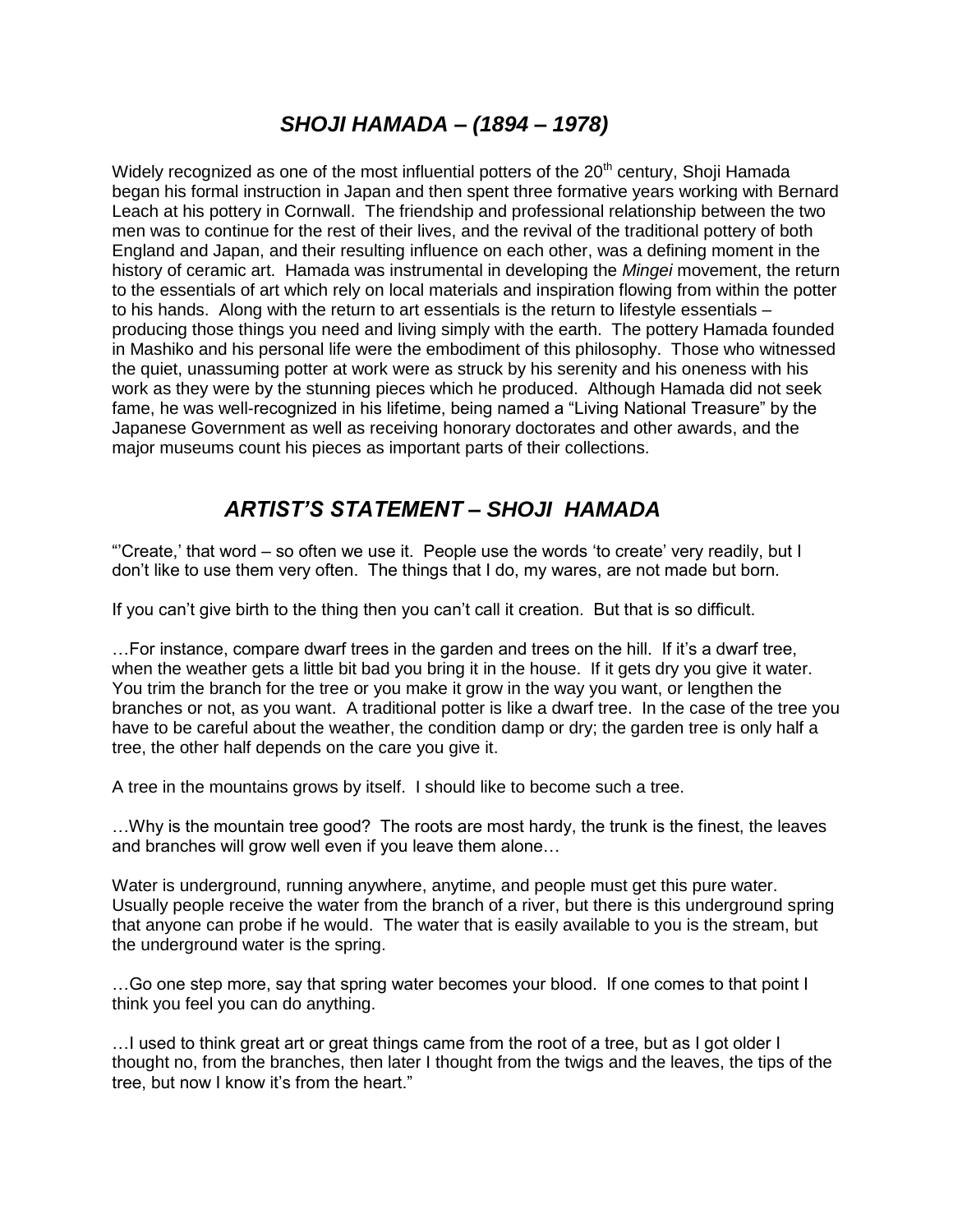…You must have done a very great deal before you are worthy to speak about it."<sup>1</sup>

1. Susan Peterson. *Shoji Hamada, a Potter's Way & Work*. New York: Wetherhill, 1974: 189- 192.

# *RESUME – SHOJI HAMADA*

| 1894      | Born, Kawasaki, Kanagawa Prefecture, Japan                      |
|-----------|-----------------------------------------------------------------|
| 1913-1916 | <b>Tokyo Technical College, Ceramics Department</b>             |
| 1916-1920 | Kyoto Municipal Ceramic Laboratory                              |
| 1920-1924 | Joined Bernard Leach at the St. Ives Pottery, Cornwall, England |
| 1924      | <b>Married Kazue Kimura</b>                                     |
| 1924      | Established a pottery, Mashiko, Tochigi Prefecture, Japan       |
| 1926      | Founder of Japanese Craft Society (Mingei-kai.)                 |
| 1952-1953 | Culture tour through the United States and Europe               |
| 1955      | <b>Named Living National Treasure</b>                           |
| 1964      | Japanese Medal of Honour with Purple Ribbon                     |
| 1967      | Honorary Doctorate, Michigan State University, East Lansing, MI |
| 1968      | <b>Okinawa Times Prize</b>                                      |
| 1969      | Honorary Citizenship to Mashiko                                 |
| 1973      | Honorary Doctorate, King's College, London                      |
| 1973-1977 | President, Japan Folk Crafts Museum                             |
| 1974      | Established Mashiko Reference Collection in Mashiko             |
| 1976      | Cultural Prize Award, Kawasaki, Japan                           |
| 1978      | Died, Mashiko, Japan                                            |

## *BIOGRAPHY – SHOJI HAMADA*

Born in Kawasaki (Kanagawa prefecture) Japan in 1894, Shoji Hamada showed an interest in art from an early age. When he was still quite young he went with an older relative who was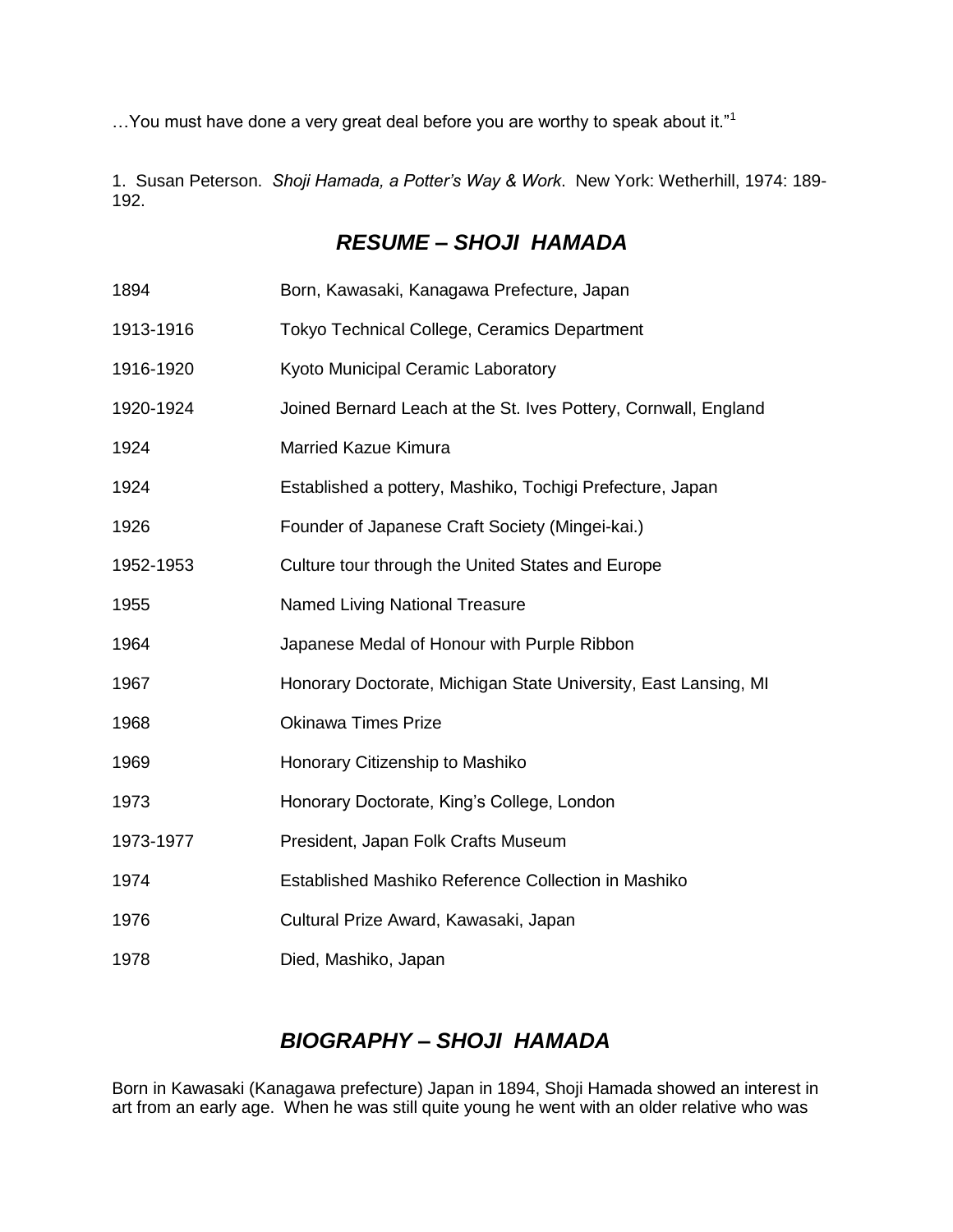studying at the Tokyo School of Fine Art and was drawn to the students and their work. In his teens he submitted woodcuts to periodicals and also was receiving prizes for his art at school. He was attracted first to painting but soon decided to follow ceramics instead, believing that a pot would always be useful, even a poor pot, but a poor painting would have to be discarded. It is a practical philosophy that was to remain a part of his work for the rest of his life.

Hamada began his formal instruction at the Tokyo Industrial College (now the Tokyo Institute of Technology) where he enrolled in the ceramics program; following his graduation he began working at the Ceramic Testing Institute in Kyoto. Pottery and prints by Bernard Leach were being shown in Japan at this time, and Hamada was impressed by the work. When Leach came to Tokyo in 1919 for a show, Hamada had a chance to meet him, and a friendship began that was to last a lifetime. A year later Leach invited Hamada to come to England to help him in his pottery in Cornwall. Hamada already had two very good offers of positions but chose instead to work with Leach. Both artists were passionate about recreating what they considered the highest standards of ceramic art, the beautifully glazed stoneware of the Sung Dynasty and English slipware. During the next several years Hamada oversaw the building of a noborigama (climbing) kiln, the first of its kind in the West, and also experimented with lead-glazed slipware. Hamada had his first one-man exhibition in London in 1923; over the years he was to return periodically to show his work there.

Besides Leach, Hamada was both inspired and influenced by other artists he met during his years in England. These individuals led very basic lives, growing their own food and making most of their own furniture and clothing. Hamada returned to Japan in 1923, determined to follow the example of those artists. Hamada settled first in Okinawa where he joined a potting community and also married and started a family. In 1931 he moved to Mashiko, north of Tokyo, where he set up a pottery. Mashiko had been a pottery center for many years and Hamada, an outsider with an urban education, was not received well. Eventually a local potter took him on as an apprentice, Hamada became an important member of the community, and he remained there for the rest of his life. For the next 50 years the pottery produced handmade, functional vessels. In line with tradition, Hamada employed apprentices who worked in his style, turning out a large number of pieces which were thrown, decorated, glazed and finished in a wood-fired kiln in firings that lasted several days working around the clock. Hamada"s own pots were boxed separately while the others were sold as being from the workshop. Hamada did not sign his work, however, believing that the potter"s personality alone would identify the pot.

In line with his beliefs, Hamada was instrumental in developing what would be called the *Mingei*  movement, derived in part from the works of Soetsu Yanagi, author of *The Unknown Craftsman. Mingei* literally translates as "folk art" and reflected the belief of its founders that "real art" was often made by the anonymous craftsmen, people who were not consciously trying to make "art," while the contemporary artist was often trying too hard to make "art" and thus not succeeding. The answer, according to this philosophy, lay in letting go of the idea of making "art" and instead using local materials and traditional techniques, working naturally and allowing the piece to come from within – returning in art, as in their living style, to the basics. Hamada followed these precepts, making thrown, molded, and hand-built wares using the local clays and such easily available natural materials as salt and cinder to make his glazes. The work was mainly utilitarian, in line with the *Mingei* beliefs, the shapes simple and strong finished with ash or iron glazes and brushed on abstract designs. The goal was to blend the new with the old, keeping the traditions of Japan while expanding their reach. Out of this movement came the Japanese Folkcraft Association which Hamada helped found in 1926.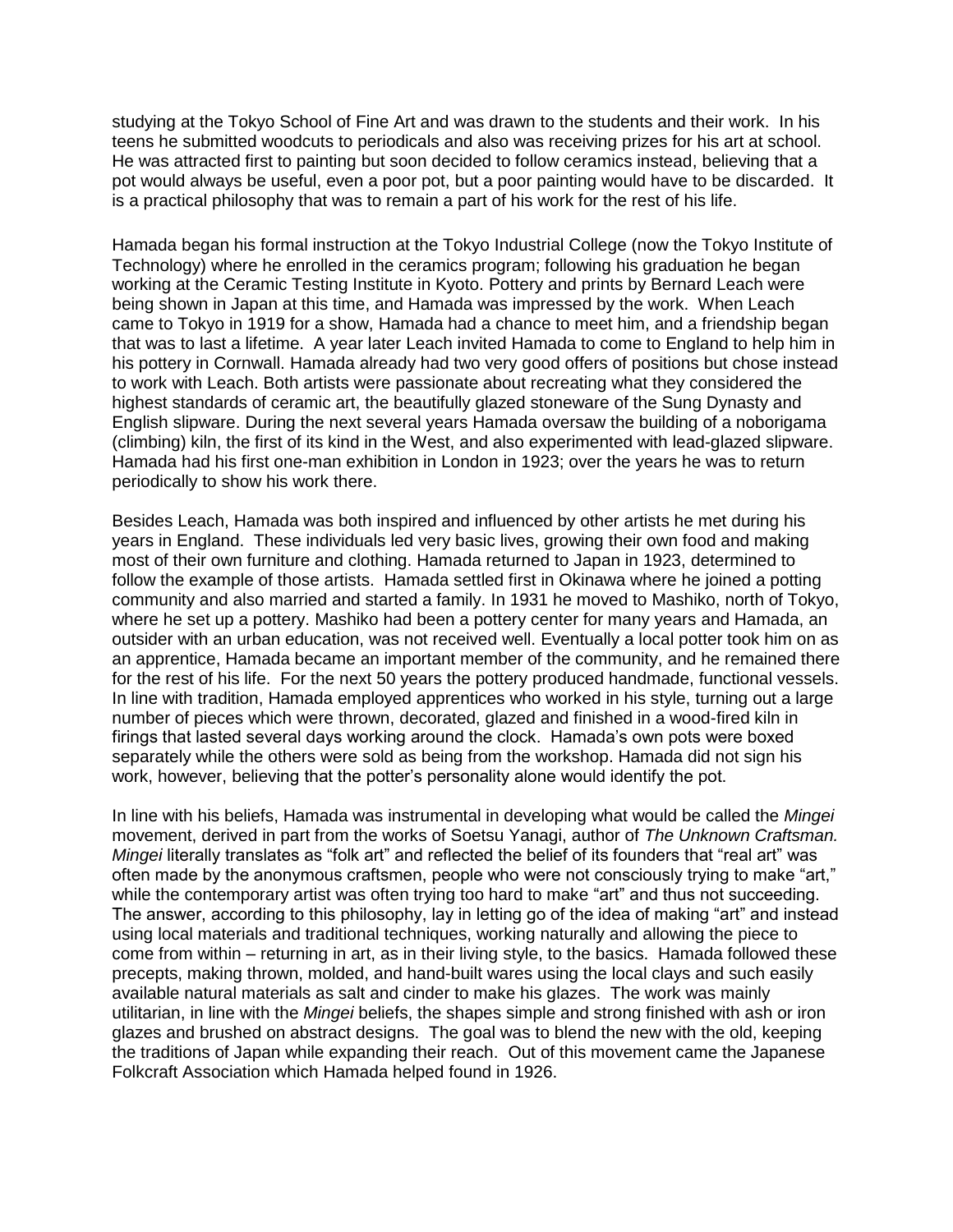The *Mingei* movement can perhaps best be understood from this passage from *A Potter in Japan,* Bernard Leach"s memoir of the two years (1952-1954) he spent in Japan with Hamada and others. "He has built up his establishment from a humble start; it consists of several acres on a slope coming down through bamboos, cryptomerias, garden land and trees to the edge of the paddies. Everyone seems to share a spirit of content and mutuality, there is no Western excitability…Hamada works alone in the main house… [sitting] cross-legged on [a low platform into which the wheel is sunk]…The freedom and ease with which he does this is a marvel. But the more one watches, the more one realizes that it is the result of a balance in Hamada himself. Clear and quiet conceptual thought proceeding spontaneously into equally clarified, articulated actions."<sup>1</sup>

Hamada traveled widely, taking with him the precepts of the *Mingei* movement and studying and learning from the folk art traditions of other cultures. In 1952-1953 he made an extensive trip to Europe and the United States teaching, lecturing, and demonstrating. Throughout the tour the free exchange of ideas and information invigorated the ceramic communities. Even on this tour Hamada remained an unassuming potter, quietly demonstrating rather than talking, allowing his work and his example to speak for him.

While Hamada did not seek fame, he was nevertheless well-recognized in his lifetime. In 1955 he was named "Living National Treasure" by the Japanese government, an honor that is equivalent to a lifetime National Endowment of the Arts grant. The government chooses artists who embody the national traditions and who in turn pass on to the next generation the techniques and knowledge of these traditional arts and crafts. In addition to being a founder of the Japanese Folkcraft Society, he was an honored member of the Society of Japanese Painters and the Council for the Protection of Cultural Properties of Japan. He was awarded the Japanese Medal of Honour with Purple Ribbon in 1964; an honorary doctorate in Fine Arts from Michigan State University in 1967; the Okinawa Times Prize in 1968; and an honorary citizenship to Mashiko in 1969; honorary doctorate, Kings College, London; and the Cultural Prize Award in Kawasaki in 1976. His work is included in the collections of the major museums and is highly prized by collectors.

Shoji Hamada died in 1978 in Mashiko, Japan, but his legacy as one of the most important potters of the 20<sup>th</sup> century continues. Not only in his native Japan, but throughout the world the influence of the man and his art are reflected. The visit of Leach and Hamada to the Archie Bray Foundation in Helena, MT, in 1952 was deemed by Garth Clark to be "…particularly farreaching." Watching Hamada at the wheel, Rudy Autio stated that "Shoji Hamada, more than any other person, gave me an insight into what clay was about."<sup>2</sup> Peter Voulkos, who kicked the wheel for Hamada as he worked remembered, "I was right there, and had my head down with his, and he'd tell me to kick faster or slower, so I was just watching his hands....How often do you get close to a living legend like he was?"<sup>3</sup> Perhaps the definitive words are those of Susan Peterson, noted ceramic artist and scholar, who was a close friend of Hamada and whose book, *Shoji Hamada, a Potter's Way and Work* is a classic in the field: "If a single man could be named as most responsible for giving new life and impetus to the techniques of the traditional potter, it would be Shoji Hamada."<sup>4</sup>

1. Bernard Leach. *A Potter in Japan*, *1952-1954.* London: Faber and Faber, 1960. 2. Rudy Autio. Video Interview. *Revolutions of the Wheel: the Great Move West*, vo. 2. Los Angeles: Queens Row, 1998.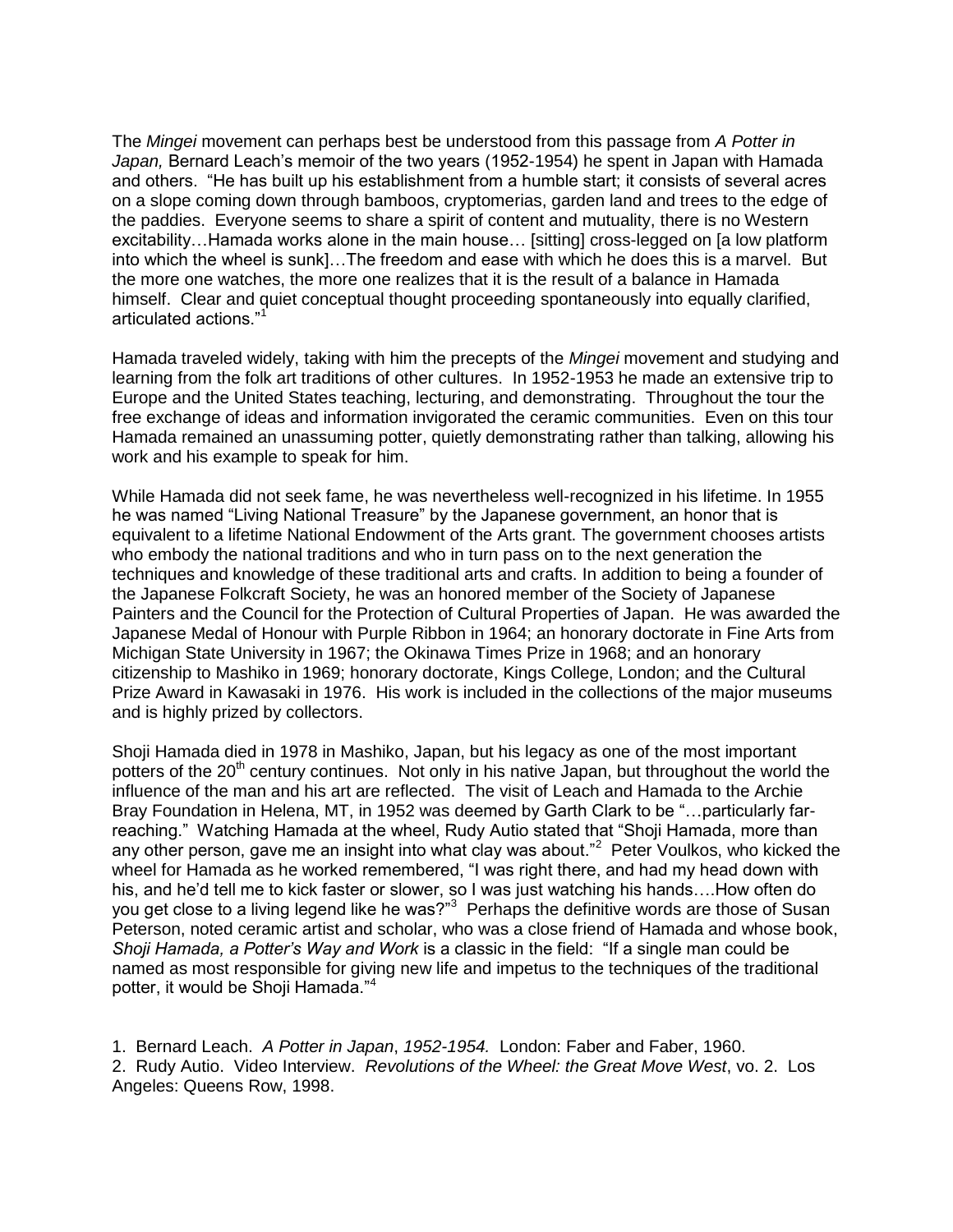3. Peter Voulkos. Quoted in: Chere Jiusto and Rick Newby. "A Beautiful Spirit." *Montana, the Magazine of Western History* 51 (Summer 2001.) 4. Susan Peterson. Quoted in: "Shoji Hamada: Japanese Pottery at its Best." <http://mll.kenyon.edu/~japanese02/J28f99/foleyme/>

## *SELECTED BIBLIOGRAPHY – SHOJI HAMADA*

### Books and Catalogs

Andreson, Laura, Shoji Hamada, et al. *From the Fire, Three Exhibitions in Clay*. Palo Alto, CA: Palo Alto Cultural Center, 1993.

Birks, Tony, Cornelia Wingfield Digby, and Peter Kinnear. *Bernard Leach, Hamada & Their Circle.* Oxford: Phaidon, 1990.

Clark, Garth. *A Century of Ceramics in the United States, 1878-1978*. New York: E.P. Dutton, 1979.

\_\_\_\_\_\_\_. *The Potter's Art*. London: Phaidon, 1995

Hamada, Shoji. *Hamada Shoji Ten*. Tokyo: Nihon Keizai Shinbunsha, 1977.

\_\_\_\_\_\_\_. *The Works in Shoji Hamada, 1921-1969*. Tokyo: Asahi Shimbun Publishing Company, 1969.

Hamada, Shoji, and Bernard Leach. *The Quiet Eye: Pottery of Shoji Hamada & Bernard Leach*. Monterey, CA: Monterey Peninsula Museum. of Art, 1990

Hamada, Shoji, Timothy Wilcox, and Yuko Kikuchi. *Shoji Hamada: Master Potter*. London: Lund Humphries Publishers in association with Ditchling Museum: 1998.

Hamada, Shoji, and Yanagi Muneyoshi. *Shoji Hamada.* Tokyo: Asahi Shimbun Publishing Company, 1966.

*A Hundred Pots by Shoji Hamada*. Washington, DC: The Phillips Collection, 1963.

Leach, Bernard. *Exhibition of Pottery by Shoji Hamada.* London: Paterson"s Gallery, 1929.

\_\_\_\_\_\_\_. *Hamada, Potter*. New York: Kodansha America, 1997.

\_\_\_\_\_\_\_. *Six Masters of the Modern Age.* New York: Babcock Galleries, 1995.

Longnecker, Martha, Shoji Hamada, et al. *Mingei of Japan: the Legacy of the Founders*. San Diego: Mingei International Museum, 2006.

Lynn, Martha Drexler. *Clay Today: Contemporary Ceramists and Their Work*. Los Angeles: Los Angeles County Museum of Art, 1990.

Maske, Andrew. *Mingei Pottery.* Boston: Pucker Gallery, 2004.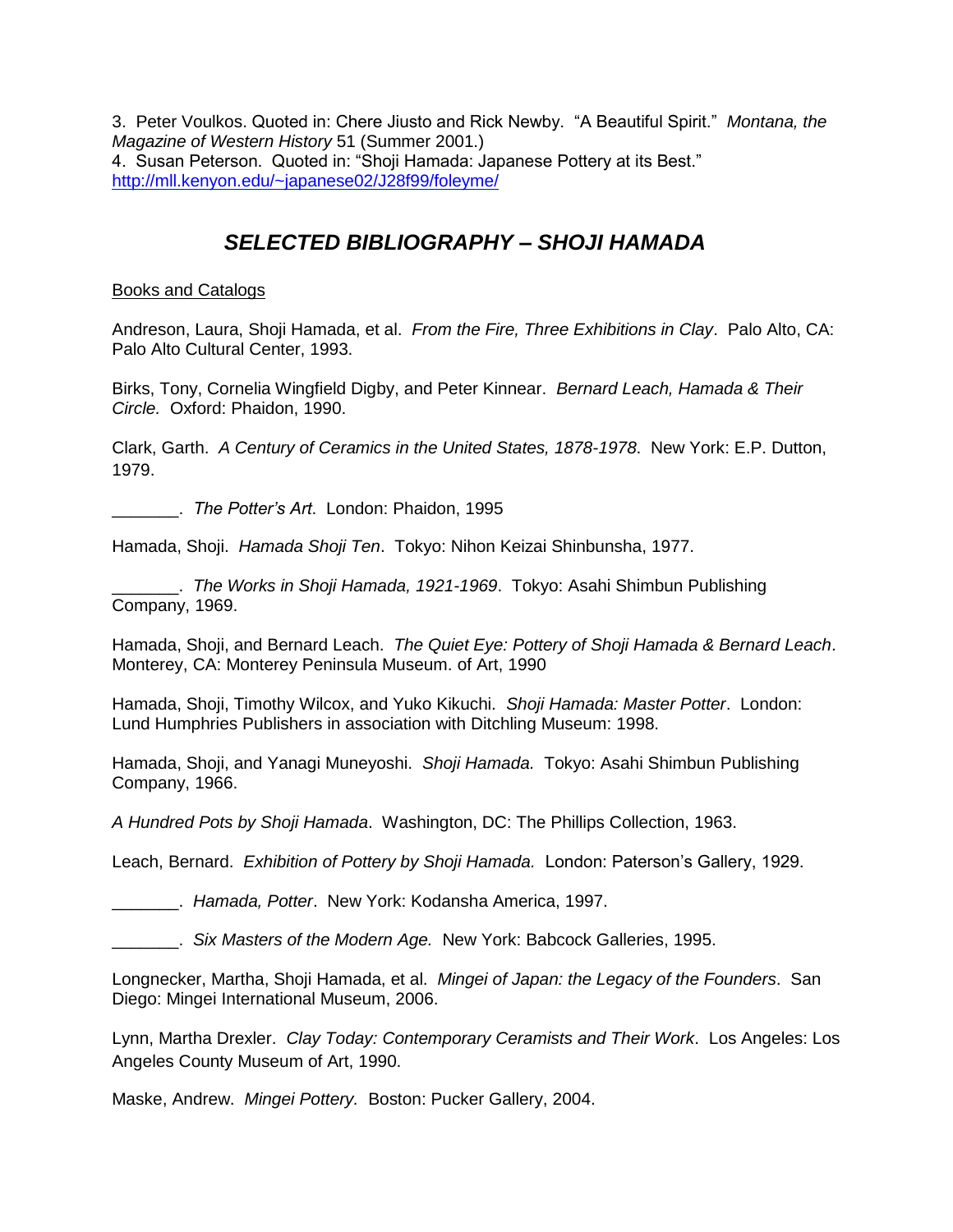Peterson, Susan. *The Craft and Art of Clay*. Englewood Cliffs, N. J.: Prentice Hall, 1992.

\_\_\_\_\_\_\_. *Shoji Hamada: a Potter's Way and Work*. Tokyo; New York: Kodansha International, 1974.

*Retrospective Exhibition of Shoji Hamada*. Tokyo: National Museum of Modern Art, 1977.

*Shoji Hamada, 1894-1978 and Bernard Leach, 1887-1979.* Hamilton, NZ: The Museum, 1980.

Yanagi, Muneyoshi. *Pottery Exhibition Shoji Hamada.* Tokyo: Asahi Shimbun Publishing Company, 1961.

Yanagi, Muneyoshi, and Bernard Leach. *The Unknown Craftsman: a Japanese Insight into Beauty.* Tokyo, Palo Alto, CA: Kodansha International, 1972.

#### **Periodicals**

Conant, Ellen P. "Leach, Hamada, Yanagi: Myth and Reality." *Studio Potter* 21 (December 1992): 6-9.

Cortazzi, Hugh. "The Ohara Museum of Art at Kurashiki." *Arts of Asia* 17 (September/October 1987): 69-79.

Davis, Harry C. "Handcraft Pottery – Whence and Whither." *Ceramic Review* no. 93 (May/June 1985): 10-17.

Finch, Arthur Theodore. "Craftsmanship of Shoji Hamada." *Parnassus* 2 (April 1930): 32-33.

Gormley, Lisa. "National Treasure." *Ceramic Review* no. 181 (January/February 2000): 40-41.

Hughes, Edward. "Clear Spring Water." *Ceramic Review* no. 171 (May/June 1998): 28-30.

Ingamells, J.A.S. "Stoneware at York." *Museums Journal* 59 (September 1959): 122-125.

"Japan"s Two Most Noted Living Potters, Kawai and Hamada, Exhibit at Yamanaka"s." *Art Digest* 14 (January 15 1940): 9.

Lehman, Dick. "Embracing an Odd Paradox." *Ceramics Monthly* 47 no. 4 (April 1999): 116+.

Leach, Janet. "Shoji Hamada." *Ceramic Review* no. 101 (September/October 1986): 26-27.

Lewis, David. "Leach and Hamada." *Studio* 144 (October 1952): 114-117.

"Obituary." *Ceramics Monthly* 26 (February 1978): 59-61.

"Obituary." *Craft Horizons* 38 (February 1978): 44.

"Outstanding Artist-Potters." *Studio International* 173 (January 1967): 39.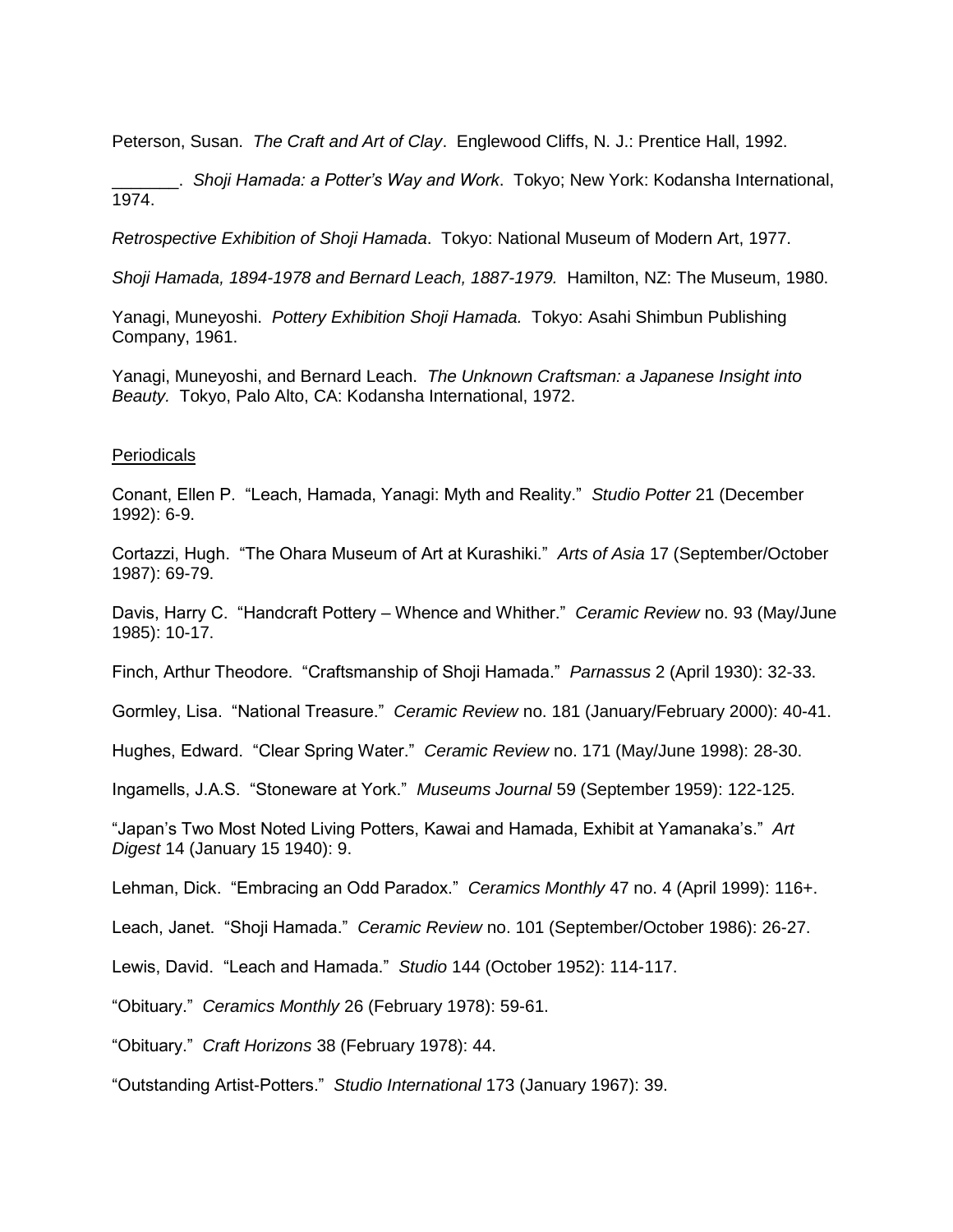Oyama, Victoria. "Hamada Shoji on Making Teabowls." *Ceramics Technical* no. 26 (2008): 33- 36.

Pearce, Nick. "A Potter in His Own Right." *Crafts (London, England*) no. 151 (March/April 1998): 38-41.

Peterson, Susan. "Bernard Leach and Shoji Hamada: Fifty Years of Memories." *Studio Potter* 27 no. 2 (June 1999): 6-8.

\_\_\_\_\_\_\_. "Hamada." *Craft Horizons* 34 (December 1974): 52-53.

\_\_\_\_\_\_\_. "Reflections on Hamada." *Studio Potter* 10 (December 1981): 67-86.

"Pottery of Mr. Shoji Hamada." *Spectator* 130 (May 26 1923): 886.

Richman, Robert. "Leach Pottery at St. Ives." *Craft Horizons* 10 no. 3 (1950): 24-28.

"Shoji Hamada." *Interiors (New York, N.Y.)* 121 (November 1961): 16.

"Some Modern Potters." *Artwork* 5 no. 19 (1929): 191-193.

Tashiro, Makoto. "Remembrance of Shoji Hamada." *Ceramics Monthly* 32 (October 1984): 24.

Uchida, Yoshiko. "Folk Art of Japan. *Craft Horizons* 15 (September 1955): 22-25.

\_\_\_\_\_\_\_. "Hamada." *Craft Horizons* 16 (July 1956): 22-23.

Untracht, Oppi. "Enduring Art of Hamada." *Craft Horizons* 21 (November 1961): 18-19.

### Video and Other Media

Casson, Michael, and Michael Cardew. "Craft of the Potter." Skokie, IL: Films, Inc, 1983, 1976. VHS

Casson, Michael, David Hargreaves, et al. "Talking About Pots." Chicago IL: Films, Inc., 1983, 1976. VHS

Cowan, Tom, Malcolm Otton, et al. "Fingers and Clay." Australia: Commonwealth Film Unit, 1967. Film

Hamada, Shoji. "Hamada; Several Demonstrations by Japan"s Famous Ceramist." Ann Arbor, MI: University of Michigan Television Center, 1967. VHS

Hamada, Shoji, and Ivan McMeekin. "Shoji Hamada; a Demonstration by Shoji Hamada." Sydney: Audio-Visual Unit, U.N.S.W., 1974. VHS

Leach, Bernard, and Shoji Hamada. "Art of the Potter." New York: Phoenix Films, 1972. VHS

"Mashiko Village Pottery, Japan, 1937 Pottery-Making in Japan." [S.l.]: s.n., 1990, 1937. VHS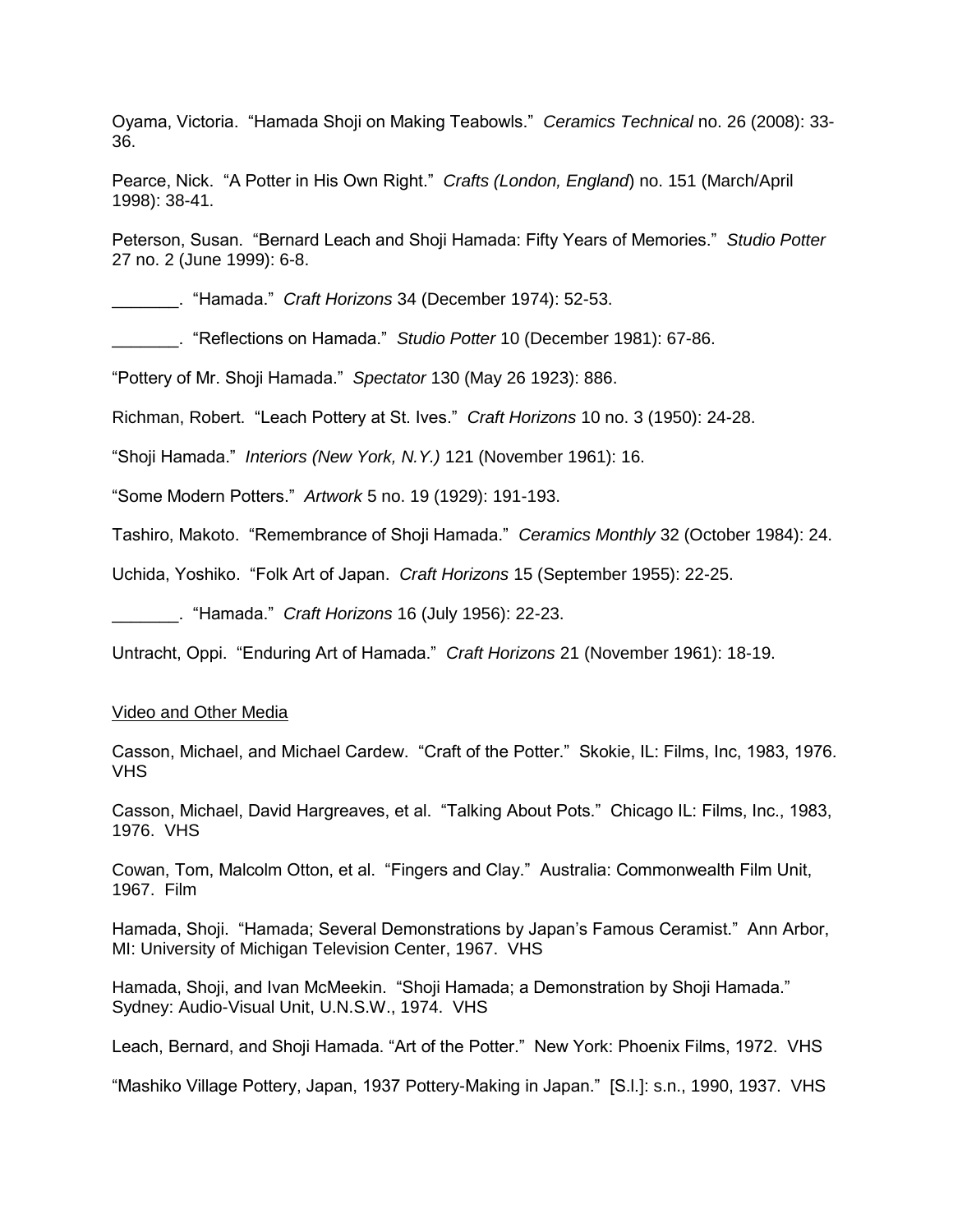Newman, Edwin. "The Art of the Potter." New York: Phoenix Films & Video, 1990-1991?. VHS

Peterson, Susan. "Shoji Hamada; a Potter"s Way and Work." New York: Weatherhill, 1996. VHS

"The Potters" Society of Australia Presents…Shoji Hamada." Kensington, N.S.W.: University of New South Wales. Audio Visual Unit, 1981, 1989. VHS

"Revolutions of the Wheel: The Emergence of Clay Art." Directed and edited by Scott Sterling. Queens Row, 1997. VHS

"Shoji Hamada." Kensington, N.S.W.: University of New South Wales. Audio Visual Unit, 1974, 1965. VHS

## *GALLERY REPRESENTATION – SHOJI HAMADA*

Garth Clark Gallery, 24 West 57 Street, Suite 305, New York, NY 10019

Pucker Gallery, 171 Newbury Street, Boston, MA 02116

# *WEB SITES – SHOJI HAMADA*

<http://www.garthclark.com/Artist-Detail.cfm?ArtistsID=125> Garth Clark Gallery web site location for Hamada

[http://www.aaa.si.edu/collections/searchimages/images/item\\_3362.htm](http://www.aaa.si.edu/collections/searchimages/images/item_3362.htm) Sketch of Shoji Hamada done by Ralph Bacerra in 1963

<http://www.weybridgepottery.co.uk/hamada.shtml> Photographs, information, and quotes for Hamada

[http://www.youtube.com/watch?v=ouAp\\_rknhaw](http://www.youtube.com/watch?v=ouAp_rknhaw) Link to video of Hamada making a bowl

<http://www.youtube.com/watch?v=CwFtg8mBW3s> Link to video of Hamada working in his pottery2/J28f99/foleyme/

<http://iriyamayaki.com/Mingei.html> Article on Mingei

<http://www.mingeikan.or.jp/english/html/hamada-shouji.html> Brief article and photos of Hamada

<http://www.puckergallery.com/hamada.html> Pucker Gallery site with information on Hamada

<http://mll.kenyon.edu/~japanese02/J28f99/foleyme/> Article: "Shoji Hamada: Japanese Pottery at its Best."